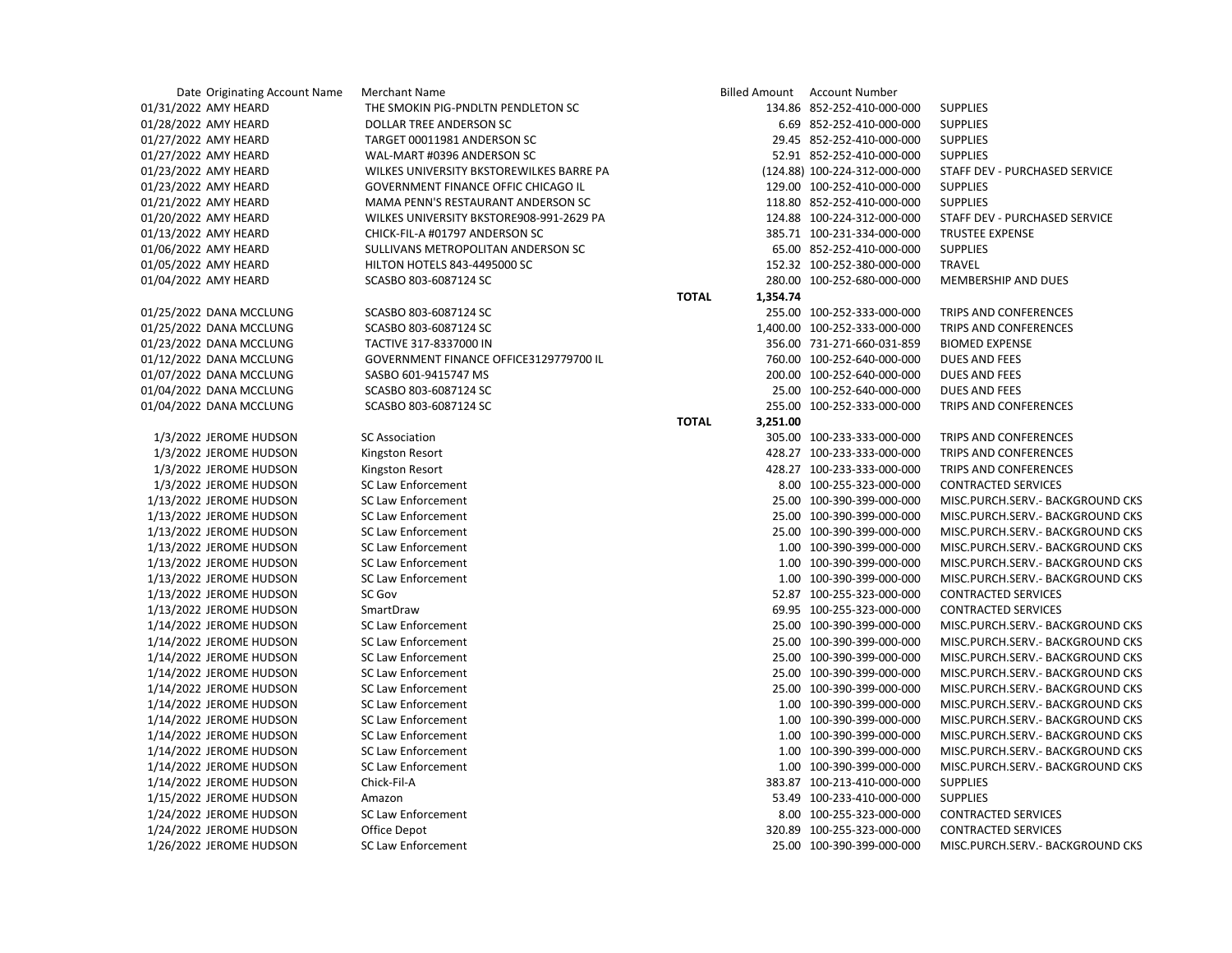1/26/2022 JEROME HUDSON SC Law Enforcement 25.00 100-390-399-000-000 MISC.PURCH.SERV.- BACKGROUND CKS 1/26/2022 JEROME HUDSON SC Law Enforcement 25.00 100-390-399-000-000 MISC.PURCH.SERV.- BACKGROUND CKS 1/26/2022 JEROME HUDSON SC Law Enforcement 25.00 100-390-399-000-000 MISC.PURCH.SERV.- BACKGROUND CKS 1/26/2022 JEROME HUDSON SC Law Enforcement 25.00 100-390-399-000-000 MISC.PURCH.SERV.- BACKGROUND CKS 1/26/2022 JEROME HUDSON SC Law Enforcement 25.00 100-390-399-000-000 MISC.PURCH.SERV.- BACKGROUND CKS 1/26/2022 JEROME HUDSON SC Law Enforcement 25.00 100-390-399-000-000 MISC.PURCH.SERV.- BACKGROUND CKS 1/26/2022 JEROME HUDSON SC Law Enforcement 25.00 100-390-399-000-000 MISC.PURCH.SERV.- BACKGROUND CKS 1/26/2022 JEROME HUDSON SC Law Enforcement 25.00 100-390-399-000-000 MISC.PURCH.SERV.- BACKGROUND CKS 1/26/2022 JEROME HUDSON SC Law Enforcement 25.00 100-390-399-000-000 MISC.PURCH.SERV.- BACKGROUND CKS 1/26/2022 JEROME HUDSON SC Law Enforcement 25.00 100-390-399-000-000 MISC.PURCH.SERV.- BACKGROUND CKS 1/26/2022 JEROME HUDSON SC Law Enforcement 25.00 100-390-399-000-000 MISC.PURCH.SERV.- BACKGROUND CKS 1/26/2022 JEROME HUDSON SC Law Enforcement 1.00 100-390-399-000-000 MISC.PURCH.SERV.- BACKGROUND CKS 1/26/2022 JEROME HUDSON SC Law Enforcement 1.00 100-390-399-000-000 MISC.PURCH.SERV.- BACKGROUND CKS 1/26/2022 JEROME HUDSON SC Law Enforcement 1.00 100-390-399-000-000 MISC.PURCH.SERV.- BACKGROUND CKS 1/26/2022 JEROME HUDSON SC Law Enforcement 1.00 100-390-399-000-000 MISC.PURCH.SERV.- BACKGROUND CKS 1/26/2022 JEROME HUDSON SC Law Enforcement 1.00 100-390-399-000-000 MISC.PURCH.SERV.- BACKGROUND CKS 1/26/2022 JEROME HUDSON SC Law Enforcement 1.00 100-390-399-000-000 MISC.PURCH.SERV.- BACKGROUND CKS 1/26/2022 JEROME HUDSON SC Law Enforcement 1.00 100-390-399-000-000 MISC.PURCH.SERV.- BACKGROUND CKS 1/26/2022 JEROME HUDSON SC Law Enforcement 1.00 100-390-399-000-000 MISC.PURCH.SERV.- BACKGROUND CKS 1/26/2022 JEROME HUDSON SC Law Enforcement 1.00 100-390-399-000-000 MISC.PURCH.SERV.- BACKGROUND CKS 1/26/2022 JEROME HUDSON SC Law Enforcement 1.00 100-390-399-000-000 MISC.PURCH.SERV.- BACKGROUND CKS 1/26/2022 JEROME HUDSON SC Law Enforcement 1.00 100-390-399-000-000 MISC.PURCH.SERV.- BACKGROUND CKS 1/26/2022 JEROME HUDSON SC Law Enforcement 1.00 100-390-399-000-000 MISC.PURCH.SERV.- BACKGROUND CKS 1/27/2022 JEROME HUDSON SC Law Enforcement 25.00 100-390-399-000-000 MISC.PURCH.SERV.- BACKGROUND CKS 1/27/2022 JEROME HUDSON SC Law Enforcement 25.00 100-390-399-000-000 MISC.PURCH.SERV.- BACKGROUND CKS 1/27/2022 JEROME HUDSON SC Law Enforcement 25.00 100-390-399-000-000 MISC.PURCH.SERV.- BACKGROUND CKS 1/27/2022 JEROME HUDSON SC Law Enforcement 1.00 100-390-399-000-000 MISC.PURCH.SERV.- BACKGROUND CKS 1/27/2022 JEROME HUDSON SC Law Enforcement 1.00 100-390-399-000-000 MISC.PURCH.SERV.- BACKGROUND CKS 1/27/2022 JEROME HUDSON SC Law Enforcement 1.00 100-390-399-000-000 MISC.PURCH.SERV.- BACKGROUND CKS 1/27/2022 JEROME HUDSON Uattend 138.03 100-255-323-000-000 CONTRACTED SERVICES 1/28/2022 JEROME HUDSON SC Law Enforcement 25.00 100-390-399-000-000 MISC.PURCH.SERV.- BACKGROUND CKS 1/28/2022 JEROME HUDSON SC Law Enforcement 25.00 100-390-399-000-000 MISC.PURCH.SERV.- BACKGROUND CKS 1/28/2022 JEROME HUDSON SC Law Enforcement 25.00 100-390-399-000-000 MISC.PURCH.SERV.- BACKGROUND CKS 1/28/2022 JEROME HUDSON SC Law Enforcement 25.00 100-390-399-000-000 MISC.PURCH.SERV.- BACKGROUND CKS 1/28/2022 JEROME HUDSON SC Law Enforcement 25.00 100-390-399-000-000 MISC.PURCH.SERV.- BACKGROUND CKS 1/28/2022 JEROME HUDSON SC Law Enforcement 25.00 100-390-399-000-000 MISC.PURCH.SERV.- BACKGROUND CKS 1/28/2022 JEROME HUDSON SC Law Enforcement 25.00 100-390-399-000-000 MISC.PURCH.SERV.- BACKGROUND CKS 1/28/2022 JEROME HUDSON SC Law Enforcement 1.00 100-390-399-000-000 MISC.PURCH.SERV.- BACKGROUND CKS 1/28/2022 JEROME HUDSON SC Law Enforcement 1.00 100-390-399-000-000 MISC.PURCH.SERV.- BACKGROUND CKS 1/28/2022 JEROME HUDSON SC Law Enforcement 1.00 100-390-399-000-000 MISC.PURCH.SERV.- BACKGROUND CKS 1/28/2022 JEROME HUDSON SC Law Enforcement 1.00 100-390-399-000-000 MISC.PURCH.SERV.- BACKGROUND CKS 1/28/2022 JEROME HUDSON SC Law Enforcement 1.00 100-390-399-000-000 MISC.PURCH.SERV.- BACKGROUND CKS 1/28/2022 JEROME HUDSON SC Law Enforcement 1.00 100-390-399-000-000 MISC.PURCH.SERV.- BACKGROUND CKS 1/28/2022 JEROME HUDSON SC Law Enforcement 1.00 100-390-399-000-000 MISC.PURCH.SERV.- BACKGROUND CKS 1/28/2022 JEROME HUDSON Sam's Club 306.23 100-213-410-000-000 SUPPLIES 2/2/2022 JEROME HUDSON SC Law Enforcement 25.00 100-390-399-000-000 MISC.PURCH.SERV.- BACKGROUND CKS 2/2/2022 JEROME HUDSON SC Law Enforcement 25.00 100-390-399-000-000 MISC.PURCH.SERV.- BACKGROUND CKS 2/2/2022 JEROME HUDSON SC Law Enforcement 25.00 100-390-399-000-000 MISC.PURCH.SERV.- BACKGROUND CKS 2/2/2022 JEROME HUDSON SC Law Enforcement 25.00 100-390-399-000-000 MISC.PURCH.SERV.- BACKGROUND CKS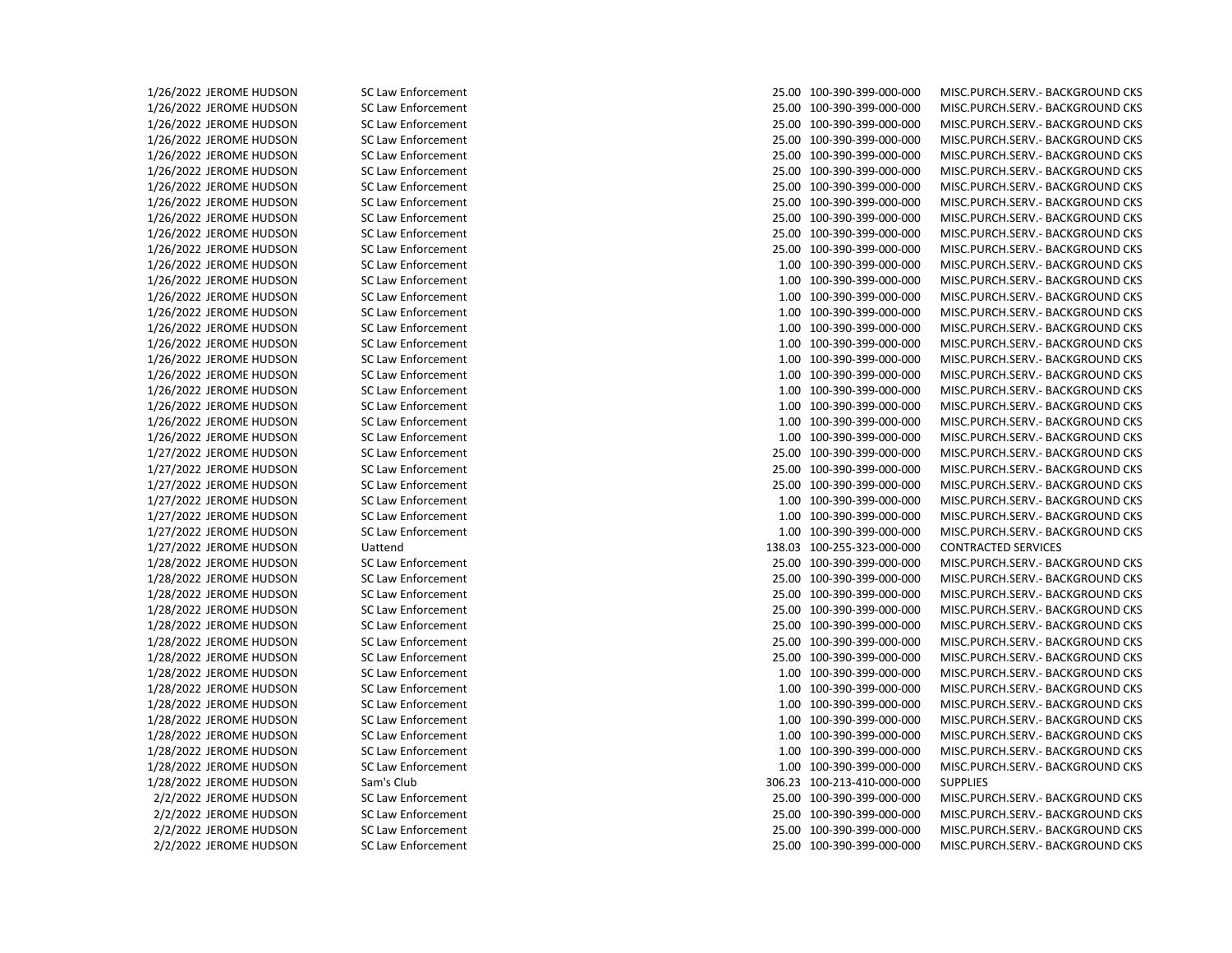| 2/2/2022 JEROME HUDSON   | SC <sub>L</sub> |
|--------------------------|-----------------|
| 2/2/2022 JEROME HUDSON   | SC <sub>L</sub> |
| 2/2/2022 JEROME HUDSON   | SC Li           |
| 2/2/2022 JEROME HUDSON   | SC <sub>L</sub> |
| 2/2/2022 JEROME HUDSON   | SC <sub>L</sub> |
| 2/2/2022 JEROME HUDSON   | SC Li           |
| 2/2/2022 JEROME HUDSON   | SC <sub>L</sub> |
| 2/2/2022 JEROME HUDSON   | SC <sub>L</sub> |
| 2/2/2022 JEROME HUDSON   | SC <sub>L</sub> |
| 2/2/2022 JEROME HUDSON   | SC <sub>L</sub> |
| 2/2/2022 JEROME HUDSON   | SC <sub>L</sub> |
| 2/2/2022 JEROME HUDSON   | SC Li           |
| 2/3/2022 JEROME HUDSON   | Ama             |
| 1/4/2022 TRIPP DUKES     | Who             |
| 1/4/2022 TRIPP DUKES     | Wal-            |
| 1/6/2022 TRIPP DUKES     | Geo             |
| 1/17/2022 TRIPP DUKES    | <b>ADO</b>      |
| 1/27/2022 TRIPP DUKES    | Cour            |
| 1/27/2022 TRIPP DUKES    | Cour            |
| 1/25/2022 TRIPP DUKES    | The             |
| 1/11/2022 SUNDRA BROOM   | WAL             |
| 1/13/2022 SUNDRA BROOM   | AAS,            |
| 1/1/2022 KATIE BROWN     | <b>NCS</b>      |
| 1/1/2022 KATIE BROWN     | <b>NCS</b>      |
| 1/1/2022 KATIE BROWN     | <b>NCS</b>      |
| 02/02/2022 MIKE MAHAFFEY | EB <sub>2</sub> |
| 01/30/2022 MIKE MAHAFFEY | <b>SLE</b>      |
| 01/30/2022 MIKE MAHAFFEY | <b>SER</b>      |
| 01/28/2022 MIKE MAHAFFEY | <b>SLE</b>      |
| 01/28/2022 MIKE MAHAFFEY | <b>SER</b>      |
| 01/26/2022 MIKE MAHAFFEY | FAC             |
| 01/25/2022 MIKE MAHAFFEY | PER             |
| 01/25/2022 MIKE MAHAFFEY | <b>BRE</b>      |
| 01/25/2022 MIKE MAHAFFEY | GU'             |
| 01/25/2022 MIKE MAHAFFEY | GU'             |
| 01/21/2022 MIKE MAHAFFEY | <b>SLE</b>      |
| 01/21/2022 MIKE MAHAFFEY | <b>SER</b>      |
| 01/16/2022 MIKE MAHAFFEY | <b>SLE</b>      |
| 01/16/2022 MIKE MAHAFFEY | <b>SLE</b>      |
| 01/16/2022 MIKE MAHAFFEY | <b>SER</b>      |
| 01/16/2022 MIKE MAHAFFEY | <b>SER</b>      |
| 01/14/2022 MIKE MAHAFFEY | <b>SLE</b>      |
| 01/14/2022 MIKE MAHAFFEY | SER             |

| 2/2/2022 JEROME HUDSON   | <b>SC Law Enforcement</b>                 |              |          | 25.00 100-390-399-000-000   | MISC.PUI        |
|--------------------------|-------------------------------------------|--------------|----------|-----------------------------|-----------------|
| 2/2/2022 JEROME HUDSON   | <b>SC Law Enforcement</b>                 |              |          | 25.00 100-390-399-000-000   | MISC.PUI        |
| 2/2/2022 JEROME HUDSON   | <b>SC Law Enforcement</b>                 |              |          | 25.00 100-390-399-000-000   | MISC.PUI        |
| 2/2/2022 JEROME HUDSON   | <b>SC Law Enforcement</b>                 |              |          | 8.00 100-255-323-000-000    | <b>CONTRA</b>   |
| 2/2/2022 JEROME HUDSON   | <b>SC Law Enforcement</b>                 |              |          | 8.00 100-255-323-000-000    | <b>CONTRA</b>   |
| 2/2/2022 JEROME HUDSON   | SC Law Enforcement                        |              |          | 1.00 100-390-399-000-000    | MISC.PUI        |
| 2/2/2022 JEROME HUDSON   | SC Law Enforcement                        |              |          | 1.00 100-390-399-000-000    | MISC.PUI        |
| 2/2/2022 JEROME HUDSON   | <b>SC Law Enforcement</b>                 |              |          | 1.00 100-390-399-000-000    | MISC.PUI        |
| 2/2/2022 JEROME HUDSON   | <b>SC Law Enforcement</b>                 |              |          | 1.00 100-390-399-000-000    | MISC.PUI        |
| 2/2/2022 JEROME HUDSON   | <b>SC Law Enforcement</b>                 |              |          | 1.00 100-390-399-000-000    | MISC.PUI        |
| 2/2/2022 JEROME HUDSON   | <b>SC Law Enforcement</b>                 |              |          | 1.00 100-390-399-000-000    | MISC.PUI        |
|                          | <b>SC Law Enforcement</b>                 |              |          | 1.00 100-390-399-000-000    | MISC.PUI        |
| 2/2/2022 JEROME HUDSON   |                                           |              |          |                             |                 |
| 2/3/2022 JEROME HUDSON   | Amazon                                    |              |          | 27.64 100-255-410-000-000   | <b>SUPPLIES</b> |
|                          |                                           | <b>TOTAL</b> | 3,508.51 |                             |                 |
| 1/4/2022 TRIPP DUKES     | Whova (SCCA)                              |              |          | 605.67 100-221-333-000-MHC  | <b>TRIPS AN</b> |
| 1/4/2022 TRIPP DUKES     | Wal-Mart                                  |              |          | 189.8 326-112-410-000-000   | <b>SCIENCE</b>  |
| 1/6/2022 TRIPP DUKES     | Georgia Southern University Continuing Ed |              |          | 370 100-212-333-000-000     | <b>TRIPS AN</b> |
| 1/17/2022 TRIPP DUKES    | <b>ADOBE Acropro</b>                      |              |          | 14.99 100-221-312-000-000   | <b>PURCHAS</b>  |
| 1/27/2022 TRIPP DUKES    | Council for Exceptional Children          |              |          | 439 809-224-333-000-000     | <b>TRIPS AN</b> |
| 1/27/2022 TRIPP DUKES    | Council for Exceptional Children          |              |          | 439 809-224-333-000-000     | <b>TRIPS AN</b> |
| 1/25/2022 TRIPP DUKES    | The Container Store                       |              |          | 263.08 100-221-410-000-TST  | <b>SUPPLIES</b> |
|                          |                                           | <b>TOTAL</b> | 2,321.54 |                             |                 |
| 1/11/2022 SUNDRA BROOM   | WALL STREET JOURNAL                       |              |          | 38.99 100-232-410-000-000   | <b>SUPPLIES</b> |
| 1/13/2022 SUNDRA BROOM   | AASA                                      |              |          | 895.00 100-232-333-000-000  | <b>TRIPS AN</b> |
|                          |                                           | <b>TOTAL</b> | 933.99   |                             |                 |
| 1/1/2022 KATIE BROWN     | NCS*GED EXAM 800-511-3478 MN              |              |          | 487.50 356-182-312-023-GED  | <b>GED TEST</b> |
| 1/1/2022 KATIE BROWN     | NCS*GED EXAM 800-511-3478 MN              |              |          | 17.50 900-181-372-000-015   | <b>NEEDY ST</b> |
| 1/1/2022 KATIE BROWN     | NCS*GED EXAM 800-511-3478 MN              |              |          | 385.00 723-190-660-023-911  | <b>MISCELLA</b> |
|                          |                                           | <b>TOTAL</b> | 890.00   |                             |                 |
| 02/02/2022 MIKE MAHAFFEY | EB 2022 SOUTH CAROLIN 801-413-7200 CA     |              |          | 80.00 802-264-410-000-000   | <b>SUPPLIES</b> |
| 01/30/2022 MIKE MAHAFFEY | SLED BACKGROUND CHECK EGOV.COM SC         |              |          | 25.00 100-390-399-000-000   | MISC.PUI        |
| 01/30/2022 MIKE MAHAFFEY | SERVICE FEE*SCI-SCGOV EGOV.COM SC         |              |          | 1.00 100-390-399-000-000    | MISC.PUI        |
| 01/28/2022 MIKE MAHAFFEY | SLED BACKGROUND CHECK EGOV.COM SC         |              |          | 25.00 100-390-399-000-000   | MISC.PUI        |
| 01/28/2022 MIKE MAHAFFEY | SERVICE FEE*SCI-SCGOV EGOV.COM SC         |              |          | 1.00 100-390-399-000-000    | MISC.PUI        |
| 01/26/2022 MIKE MAHAFFEY | FACEBK APJJEC78X2 650-5434800 CA          |              |          | 12.79 100-264-410-000-REC   | <b>RECRUITI</b> |
| 01/25/2022 MIKE MAHAFFEY | PERC EDUCATION FAIR HTTPSWWW.PERCPA       |              |          | 300.00 802-264-410-000-000  | <b>SUPPLIES</b> |
| 01/25/2022 MIKE MAHAFFEY | BREAKOUT INCORPOR HTTPSBREAKOUTNY         |              |          | 403.39 802-112-410-000-005  | <b>SUPPLIES</b> |
| 01/25/2022 MIKE MAHAFFEY | GUYS PIZZA 81 ANDERSON SC                 |              |          | 55.60 802-221-410-000-005   | <b>MEETING</b>  |
| 01/25/2022 MIKE MAHAFFEY | GUYS PIZZA 81 ANDERSON SC                 |              |          | 198.00 802-221-410-000-005  | <b>MEETING</b>  |
| 01/21/2022 MIKE MAHAFFEY | SLED BACKGROUND CHECK EGOV.COM SC         |              |          | 25.00 100-390-399-000-000   | MISC.PUI        |
| 01/21/2022 MIKE MAHAFFEY | SERVICE FEE*SCI-SCGOV EGOV.COM SC         |              |          | 1.00 100-390-399-000-000    | MISC.PUI        |
| 01/16/2022 MIKE MAHAFFEY | SLED BACKGROUND CHECK EGOV.COM SC         |              |          | 25.00 100-390-399-000-000   | MISC.PUI        |
| 01/16/2022 MIKE MAHAFFEY | SLED BACKGROUND CHECK EGOV.COM SC         |              |          | 25.00 100-390-399-000-000   | MISC.PUI        |
| 01/16/2022 MIKE MAHAFFEY | SERVICE FEE*SCI-SCGOV EGOV.COM SC         |              |          | 1.00 100-390-399-000-000    | MISC.PUI        |
| 01/16/2022 MIKE MAHAFFEY | SERVICE FEE*SCI-SCGOV EGOV.COM SC         |              |          | 1.00 100-390-399-000-000    | MISC.PUI        |
| 01/14/2022 MIKE MAHAFFEY | SLED BACKGROUND CHECK EGOV.COM SC         |              |          | 25.00 100-390-399-000-000   | MISC.PUI        |
| 01/14/2022 MIKE MAHAFFEY | SERVICE FEE*SCI-SCGOV EGOV.COM SC         |              |          | 1.00 100-390-399-000-000    | MISC.PUI        |
| 01/07/2022 MIKE MAHAFFEY | WINTHROP UNIVERSITY ROCK HILL SC          |              |          | -125.00 100-264-333-000-000 | <b>TRIPS AN</b> |
| 01/06/2022 MIKE MAHAFFEY | WINTHROP UNIVERSITY 803-3232205 SC        |              |          | 125.00 100-264-333-000-000  | <b>TRIPS AN</b> |
|                          |                                           |              |          |                             |                 |

| 2/2/2022 JEROME HUDSON   | <b>SC Law Enforcement</b>                 |              | 25.00 100-390-399-000-000   | MISC.PURCH.SERV. - BACKGROUND CKS |
|--------------------------|-------------------------------------------|--------------|-----------------------------|-----------------------------------|
| 2/2/2022 JEROME HUDSON   | <b>SC Law Enforcement</b>                 |              | 25.00 100-390-399-000-000   | MISC.PURCH.SERV.- BACKGROUND CKS  |
| 2/2/2022 JEROME HUDSON   | <b>SC Law Enforcement</b>                 |              | 25.00 100-390-399-000-000   | MISC.PURCH.SERV. - BACKGROUND CKS |
| 2/2/2022 JEROME HUDSON   | <b>SC Law Enforcement</b>                 |              | 8.00 100-255-323-000-000    | <b>CONTRACTED SERVICES</b>        |
| 2/2/2022 JEROME HUDSON   | <b>SC Law Enforcement</b>                 |              | 8.00 100-255-323-000-000    | <b>CONTRACTED SERVICES</b>        |
| 2/2/2022 JEROME HUDSON   | <b>SC Law Enforcement</b>                 |              | 1.00 100-390-399-000-000    | MISC.PURCH.SERV. - BACKGROUND CKS |
| 2/2/2022 JEROME HUDSON   | <b>SC Law Enforcement</b>                 |              | 1.00 100-390-399-000-000    | MISC.PURCH.SERV. - BACKGROUND CKS |
| 2/2/2022 JEROME HUDSON   | <b>SC Law Enforcement</b>                 |              | 1.00 100-390-399-000-000    | MISC.PURCH.SERV.- BACKGROUND CKS  |
| 2/2/2022 JEROME HUDSON   | <b>SC Law Enforcement</b>                 |              | 1.00 100-390-399-000-000    | MISC.PURCH.SERV.- BACKGROUND CKS  |
| 2/2/2022 JEROME HUDSON   | <b>SC Law Enforcement</b>                 |              | 1.00 100-390-399-000-000    | MISC.PURCH.SERV. - BACKGROUND CKS |
| 2/2/2022 JEROME HUDSON   | <b>SC Law Enforcement</b>                 |              | 1.00 100-390-399-000-000    | MISC.PURCH.SERV.- BACKGROUND CKS  |
| 2/2/2022 JEROME HUDSON   | <b>SC Law Enforcement</b>                 |              | 1.00 100-390-399-000-000    | MISC.PURCH.SERV.- BACKGROUND CKS  |
| 2/3/2022 JEROME HUDSON   | Amazon                                    |              | 27.64 100-255-410-000-000   | <b>SUPPLIES</b>                   |
|                          |                                           | <b>TOTAL</b> | 3,508.51                    |                                   |
| 1/4/2022 TRIPP DUKES     | Whova (SCCA)                              |              | 605.67 100-221-333-000-MHC  | TRIPS AND CONFERENCES             |
| 1/4/2022 TRIPP DUKES     | Wal-Mart                                  |              | 189.8 326-112-410-000-000   | <b>SCIENCE KITS SUPPLIES</b>      |
| 1/6/2022 TRIPP DUKES     | Georgia Southern University Continuing Ed |              | 370 100-212-333-000-000     | TRIPS AND CONFERENCES             |
| 1/17/2022 TRIPP DUKES    | <b>ADOBE Acropro</b>                      |              | 14.99 100-221-312-000-000   | PURCHASED SERVICES                |
| 1/27/2022 TRIPP DUKES    | Council for Exceptional Children          |              | 439 809-224-333-000-000     | TRIPS AND CONFERENCES             |
| 1/27/2022 TRIPP DUKES    | Council for Exceptional Children          |              | 439 809-224-333-000-000     | TRIPS AND CONFERENCES             |
| 1/25/2022 TRIPP DUKES    | The Container Store                       |              | 263.08 100-221-410-000-TST  | SUPPLIES-TESTING                  |
|                          |                                           | <b>TOTAL</b> | 2,321.54                    |                                   |
| 1/11/2022 SUNDRA BROOM   | <b>WALL STREET JOURNAL</b>                |              | 38.99 100-232-410-000-000   | <b>SUPPLIES</b>                   |
| 1/13/2022 SUNDRA BROOM   | AASA                                      |              | 895.00 100-232-333-000-000  | TRIPS AND CONFERENCES             |
|                          |                                           | <b>TOTAL</b> | 933.99                      |                                   |
| 1/1/2022 KATIE BROWN     | NCS*GED EXAM 800-511-3478 MN              |              | 487.50 356-182-312-023-GED  | <b>GED TESTING</b>                |
| 1/1/2022 KATIE BROWN     | NCS*GED EXAM 800-511-3478 MN              |              | 17.50 900-181-372-000-015   | NEEDY STUDENTS & STAFF EXPENSE    |
| 1/1/2022 KATIE BROWN     | NCS*GED EXAM 800-511-3478 MN              |              | 385.00 723-190-660-023-911  | MISCELLANEOUS- ADULT ED EXPENSE   |
|                          |                                           | <b>TOTAL</b> | 890.00                      |                                   |
| 02/02/2022 MIKE MAHAFFEY | EB 2022 SOUTH CAROLIN 801-413-7200 CA     |              | 80.00 802-264-410-000-000   | SUPPLIES - RECRUITMENT FAIRS      |
| 01/30/2022 MIKE MAHAFFEY | SLED BACKGROUND CHECK EGOV.COM SC         |              | 25.00 100-390-399-000-000   | MISC.PURCH.SERV. - BACKGROUND CKS |
| 01/30/2022 MIKE MAHAFFEY | SERVICE FEE*SCI-SCGOV EGOV.COM SC         |              | 1.00 100-390-399-000-000    | MISC.PURCH.SERV.- BACKGROUND CKS  |
| 01/28/2022 MIKE MAHAFFEY | SLED BACKGROUND CHECK EGOV.COM SC         |              | 25.00 100-390-399-000-000   | MISC.PURCH.SERV.- BACKGROUND CKS  |
| 01/28/2022 MIKE MAHAFFEY | SERVICE FEE*SCI-SCGOV EGOV.COM SC         |              | 1.00 100-390-399-000-000    | MISC.PURCH.SERV. - BACKGROUND CKS |
| 01/26/2022 MIKE MAHAFFEY | FACEBK APJJEC78X2 650-5434800 CA          |              | 12.79 100-264-410-000-REC   | <b>RECRUITING SUPPLIES</b>        |
| 01/25/2022 MIKE MAHAFFEY | PERC EDUCATION FAIR HTTPSWWW.PERCPA       |              | 300.00 802-264-410-000-000  | SUPPLIES - RECRUITMENT FAIRS      |
| 01/25/2022 MIKE MAHAFFEY | BREAKOUT INCORPOR HTTPSBREAKOUTNY         |              | 403.39 802-112-410-000-005  | <b>SUPPLIES</b>                   |
| 01/25/2022 MIKE MAHAFFEY | GUYS PIZZA 81 ANDERSON SC                 |              | 55.60 802-221-410-000-005   | <b>MEETING SUPPLIES</b>           |
| 01/25/2022 MIKE MAHAFFEY | GUYS PIZZA 81 ANDERSON SC                 |              | 198.00 802-221-410-000-005  | <b>MEETING SUPPLIES</b>           |
| 01/21/2022 MIKE MAHAFFEY | SLED BACKGROUND CHECK EGOV.COM SC         |              | 25.00 100-390-399-000-000   | MISC.PURCH.SERV. - BACKGROUND CKS |
| 01/21/2022 MIKE MAHAFFEY | SERVICE FEE*SCI-SCGOV EGOV.COM SC         |              | 1.00 100-390-399-000-000    | MISC.PURCH.SERV. - BACKGROUND CKS |
| 01/16/2022 MIKE MAHAFFEY | SLED BACKGROUND CHECK EGOV.COM SC         |              | 25.00 100-390-399-000-000   | MISC.PURCH.SERV. - BACKGROUND CKS |
| 01/16/2022 MIKE MAHAFFEY | SLED BACKGROUND CHECK EGOV.COM SC         |              | 25.00 100-390-399-000-000   | MISC.PURCH.SERV. - BACKGROUND CKS |
| 01/16/2022 MIKE MAHAFFEY | SERVICE FEE*SCI-SCGOV EGOV.COM SC         |              | 1.00 100-390-399-000-000    | MISC.PURCH.SERV.- BACKGROUND CKS  |
| 01/16/2022 MIKE MAHAFFEY | SERVICE FEE*SCI-SCGOV EGOV.COM SC         |              | 1.00 100-390-399-000-000    | MISC.PURCH.SERV.- BACKGROUND CKS  |
| 01/14/2022 MIKE MAHAFFEY | SLED BACKGROUND CHECK EGOV.COM SC         |              | 25.00 100-390-399-000-000   | MISC.PURCH.SERV.- BACKGROUND CKS  |
| 01/14/2022 MIKE MAHAFFEY | SERVICE FEE*SCI-SCGOV EGOV.COM SC         |              | 1.00 100-390-399-000-000    | MISC.PURCH.SERV.- BACKGROUND CKS  |
| 01/07/2022 MIKE MAHAFFEY | WINTHROP UNIVERSITY ROCK HILL SC          |              | -125.00 100-264-333-000-000 | TRIPS AND CONFERENCES             |
| 01/06/2022 MIKE MAHAFFEY | WINTHROP UNIVERSITY 803-3232205 SC        |              | 125.00 100-264-333-000-000  | TRIPS AND CONFERENCES             |
|                          |                                           |              |                             |                                   |